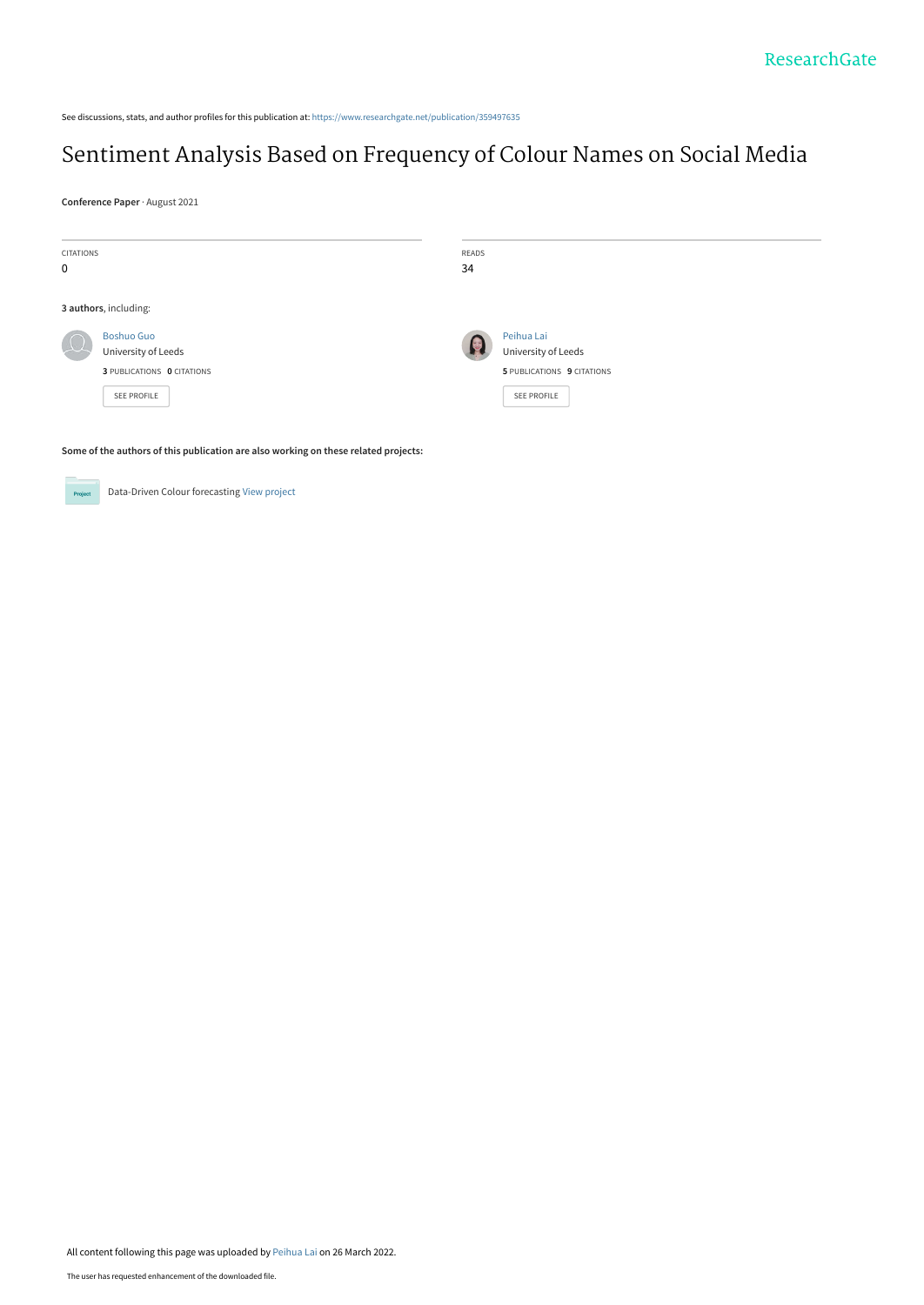## **Sentiment Analysis Based on Frequency of Colour Names on Social Media**

### **Boshuo Guo 1, \*, Stephen Westland 1, \* and Peihua Lai <sup>1</sup>**

<sup>1</sup> The University of Leeds; b.guo1@leeds.ac.uk[, s.westland@leeds.ac.uk,](mailto:s.westland@leeds.ac.uk) ss17pl@leeds.ac.uk

**\*** Corresponding author: b.guo1@leeds.ac.uk, s.westland@leeds.ac.uk

#### **Abstract**

This study aims at finding out the sentiment associated with eight colour terms in the context of an overall negative marketplace sentiment during 2020/2021 and how the sentiment varies over time. We focus on the valence aspect of sentiment. We collected two datasets, separated by six months, each containing 18000 mentions of each of the eight colour terms in English from Twitter users around the world. We calculated the weighted average sentiment score of each instance when a colour is mentioned. We find that purple, pink and green have a positive average sentiment score in both observation points. Brown, red and orange are negative in both observation points. We also find that the relative sentiment value associated with the colour terms did not significantly vary over the six months. This finding indicates that there is a strong coherence in the sentiment. Our work contributes to colour perception in marketing communication.

#### *Keywords: colour, marketing, psychology*

#### *INTRODUCTION*

Colour plays an important role in marketing communication. Research shows that colour makes advertisements more attractive (Bohle and Garcia 1986), promotes favourable attitudes (Fernandez and Rosen 2000) and influences customers' information processing (Lee et al. 2014). Understanding the sentiment associated with colours enables marketers to generate positive online word of mouth, improve persuasion (Han, Duhachek and Agrawal 2014) and effectively promote products.

In this study, we aim at finding out the sentiment associated with eight colour terms in the context of an overall negative marketplace sentiment in 2020 and 2021 and how the sentiment varies over time. We focus on the eight chromatic colours that are blue, brown, green, orange, pink, purple, red and yellow; we chose these colour terms because they are the chromatic terms in the 11 basic colour names (the other 11 basic colour names, that we did not include, are white, black and grey). We focus on the valence aspect of sentiment. We collected the first datasetsin July 2020 and the second dataset in January 2021. Each dataset contains 18000 mentions of each of the eight colour terms in English from Twitter users around the world. We measure sentiment using the weighted average sentiment score of each instance when a colour is mentioned based on known sentiment scores of other words in the tweet.

We have two main findings. First, our sentiment measurement shows that purple, pink and green are the colours with a positive average sentiment score in both observation points. Purple is the colour with the highest average score, indicating that the users exhibit the most positive sentiment when mentioning purple. Brown, red and orange are negative in both the 2020 and 2021 datasets. Our second finding is that the sentiment value associated with these colour terms did not significantly vary over the six months. When mentioning a colour, twitter users used more than half of the words that are identical between the two observation points. In terms of the words that carry sentiment meanings, the match rate is even higher (>75%.) This finding indicates that there is a strong coherence in the sentiment associated with the mentions of colour within six months.

In the next sections we describe our data, develop our measurement of sentiment and discuss our findings, as well as study limitations and directions for future research.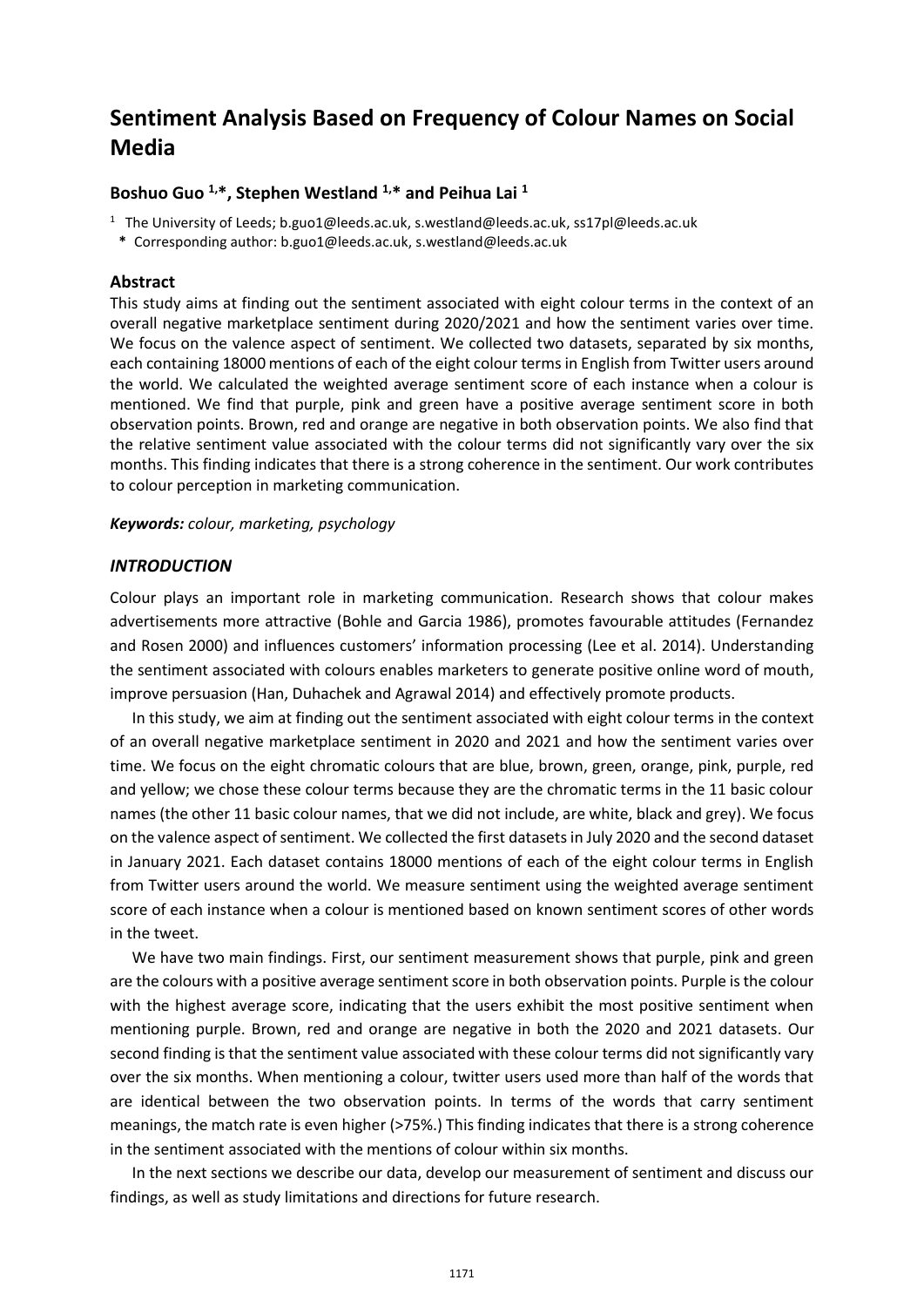#### *DATA AND METHOD*

We collected two datasets from Twitter, using Twitter API and Rtweet (Kearney 2019) package. Each dataset contains 144000 Twitter posts (18000 posts per colour name x 8 colour names). In order to avoid repeated content in retweets and consequent bias in calculation, we included only original Twitter posts in our datasets and no retweets are included. We group the posts according to mentions of colour. We collected the first dataset in July 2020 and the second dataset in January 2021, in order to assess the coherence and temporal consistency in the sentiment associated with these colour names.

In our datasets, every post is described with 90 variables, including time when the post was created, post text, user's name, hashtags, number of likes and more. However, we simply focus our analysis on post text in this study. We collected the posts from Twitter users around the world and only include in our datasets the posts in English.

We cleaned the datasets and made the post text into "tidy text" in the following steps. First, we removed URLs, mentioned user's names and hashtags from the text. This is to avoid the bias in calculating the sentiment value, since, although some URLs and users' names contain words that carry sentiment meanings, quoting these elements does not uncover the sentiment of the post author. Stop words are common words that do not carry meaning, for example, "is" and "the". We follow the routine of natural language processing and removed these words from text too. We split the remaining text into single words and calculated the frequency of every word in the 18000 posts of each colour.

We derive sentiment value of each word using AFINN (Nielsen, 2011) lexicon. AFINN lexicon rates the valence of English word using a score from -5 to +5. A positive score indicates positive emotion, while a negative score indicates negative sentiment. A score with a bigger absolute value indicates a stronger emotion.



Figure 1: The ten most frequently used words (and their sentiment scores) for each of the colour words in the 2020 July dataset.

AIC 14th Congress Milano 2021 - August 30th– September 3rd 2021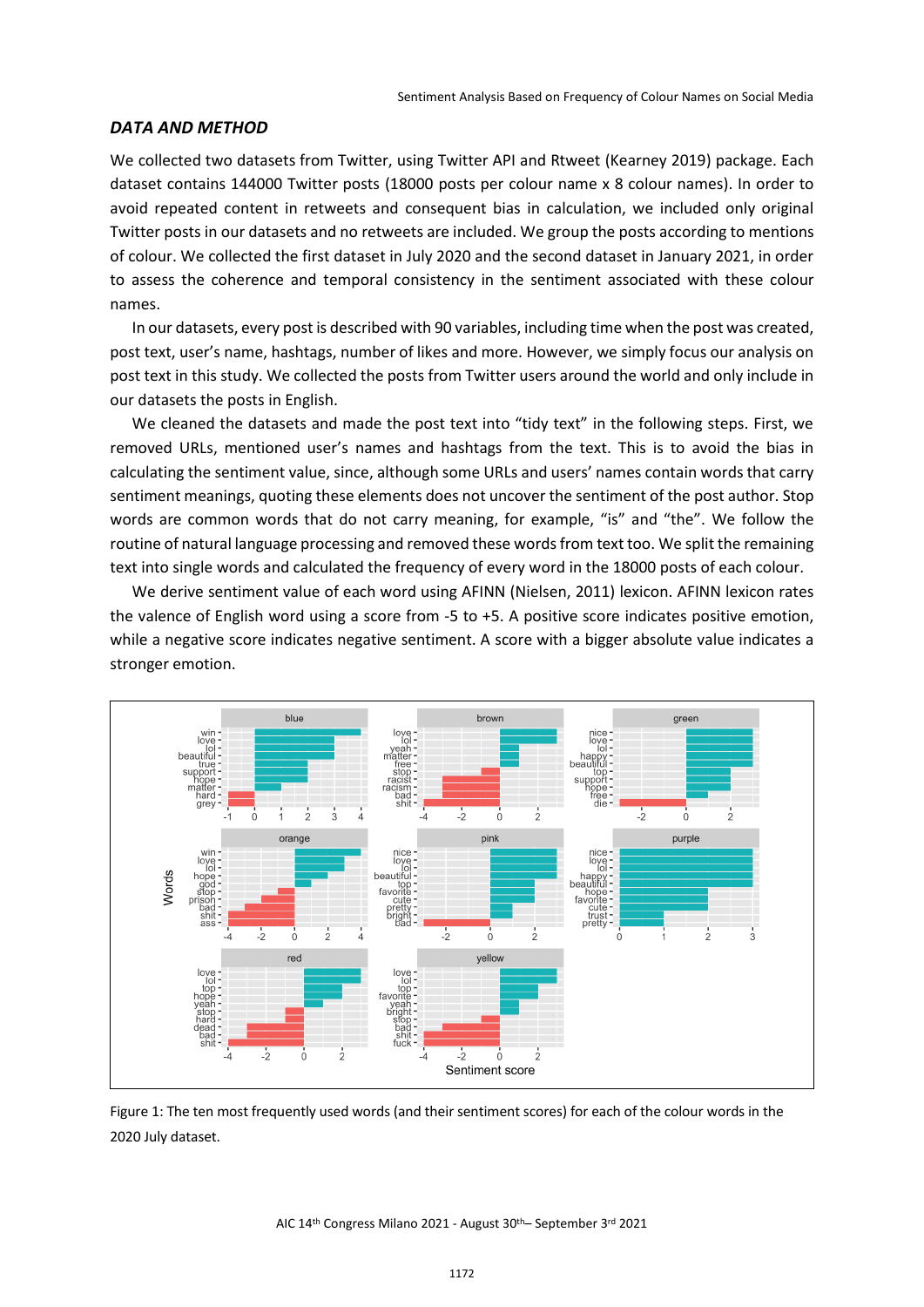Sentiment Analysis Based on Frequency of Colour Names on Social Media



Figure 2: The ten most frequently used words (and their sentiment scores) for each of the colour words in the 2021 January dataset.

Figure 1 and Figure 2 show the ten most frequently used words and their sentiment scores in the group of posts of every colour in each of the datasets. Figure 1 and Figure 2 display words that contribute the most sentiment score in the posts of every colour. In both figures, we use green bars to indicate positive sentiment scores, whilst red bars are used for negative sentiment score.

We develop the measurement of colour associated sentiment as a weighted average sentiment score, as documented in Formula 1.

*colour associated sentiment* =  $\frac{\sum (Score*frequency)}{\sum frequency}$  (1)

We use the word frequency as the weight, since a word contributes more to the overall sentiment value if it is used more often in the posts. We multiply every word's sentiment score by the number of times this word was used in all the posts mentioning a certain colour. We sum up this value of all the words in the posts mentioning a certain colour and divided it by the total word frequency.

#### *RESULTS*

We present the colour associated sentiment values in Figure 3.



Figure 3: Mean sentiment scores for each of the colour names in 2021 and 2021.

AIC 14th Congress Milano 2021 - August 30th– September 3rd 2021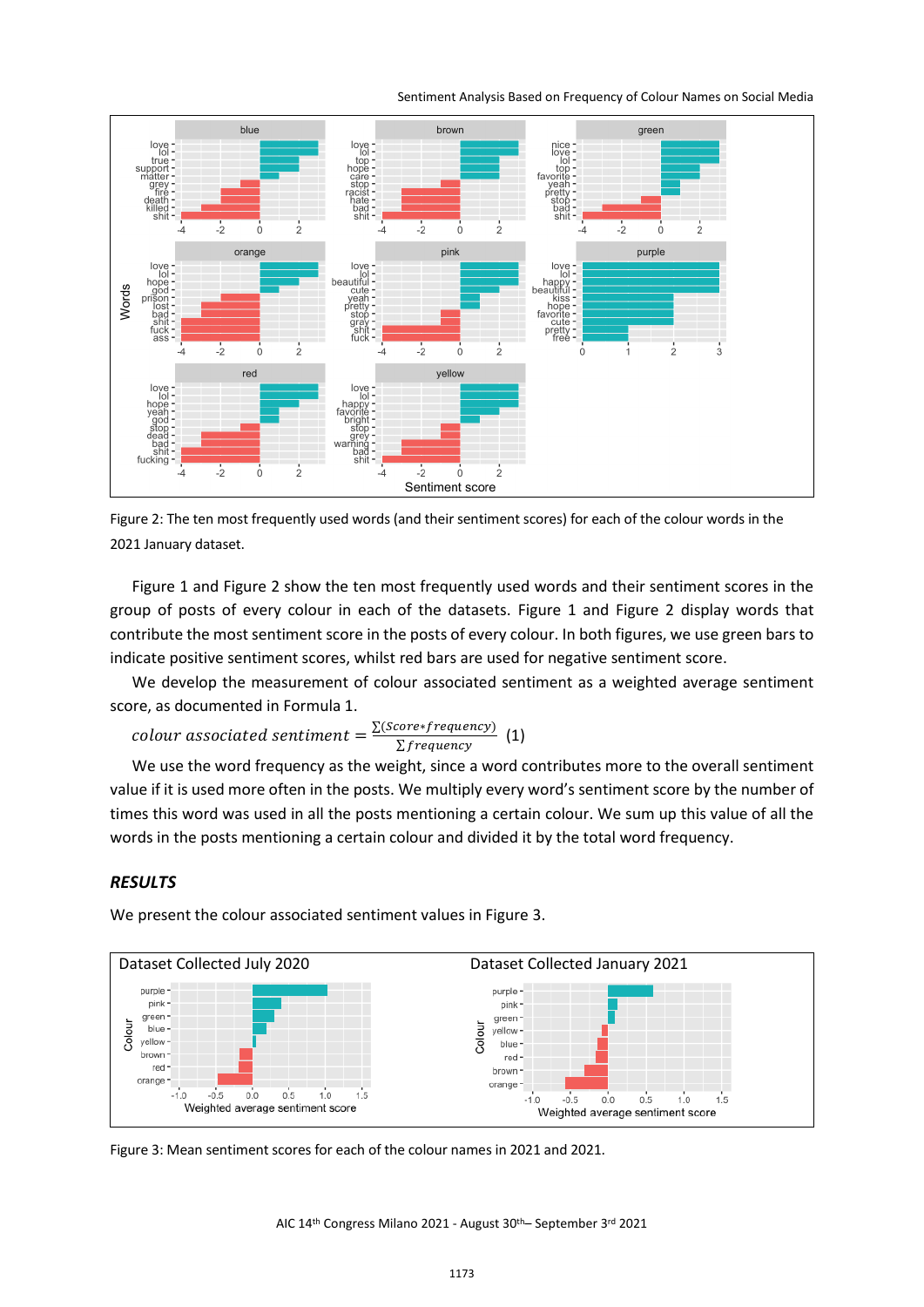We find that Purple is the most positively mentioned colour in both January 2021 and July 2020. Purple, pink and green are the colours that are positive in weighted average sentiment scores in both datasets. Blue and yellow are positive in the July dataset while negative in the January dataset. Red, brown and orange are negative in both datasets.

We find that, in both datasets, purple is the only colour where the top ten frequently used words are all positive, as illustrated in Figure 1 and Figure 2. Pink and green have more positive words than negative in both datasets, with significantly more positive words in July dataset. Besides, blue and yellow have more positive words in July dataset, while in January dataset both colours have half of the words positive.

Figure 1 and Figure 2 show that the most frequently used words in the mentions of every specific colour are likely to be highly coherent between July 2020 and January 2021. In order to understand how coherent the words used in the posts are between the two datasets, we derive the word stem of every word used in the posts. Within the group of posts mentioning one colour, we count the number of matches between the word stems in January dataset and the July dataset. We find that more than half of the word stems in January 2021 dataset find a match in July 2020 dataset. This is true for all colours in our datasets. It indicates that, when mentioning a colour, the twitter users used more than half of the words that are identical between the two observation points. In terms of the words that carry sentiment meanings, the match rate is even higher than 75%. This finding indicates that there is a strong coherence in the sentiment associated with the mentions of colour between these different observation time points.

#### *DISCUSSION*

Our study contributes to the colour research area by uncovering the coherence of sentiment associated with eight chromatic colour names in Twitter over a six moth scope. To the best of our knowledge, this study is one of the pioneering effort to explore the sentiment coherence of colour terms in social media using natural language processing methods. The coherence that we observed suggests that it is possible to develop tools to automatically monitor and predict the sentiment associated with colour terms in social media.

Our study contributes to marketing communication by suggesting that marketers, before using a colour term to feature grammatical marketing communications on social media, can analysis the sentiment associated with this colour term on this social media platform in order to make more cautious managerial decisions on the marketing communication.

There are several limitations in our study. First, this study is only based on the data collected from Twitter. According to the past studies in consumer sentiment analysis, brand sentiment depends on the social media platforms. We assume that colour sentiment metric can also depend on the platform. Further research can be developed on a more comprehensive analysis of data collected from multiple social media platforms.

Second, we focus only on the grammatical mention of colour names in text. Since processing text is considered as a higher construal level, compared with processing pictures, in consumers' information process, we assume the colour sentiment metric can be different in pictures. Further studies can explore the colour sentiment associated with the colour featured photos on social media.

Third, our study is not limited to the colour sentiment in any specific country or specific industry. Past studies suggest that the meaning of colours depends on country, culture, industry and more. Future studies could develop a more comprehensive analysis on colour sentiment in different markets and different industries.